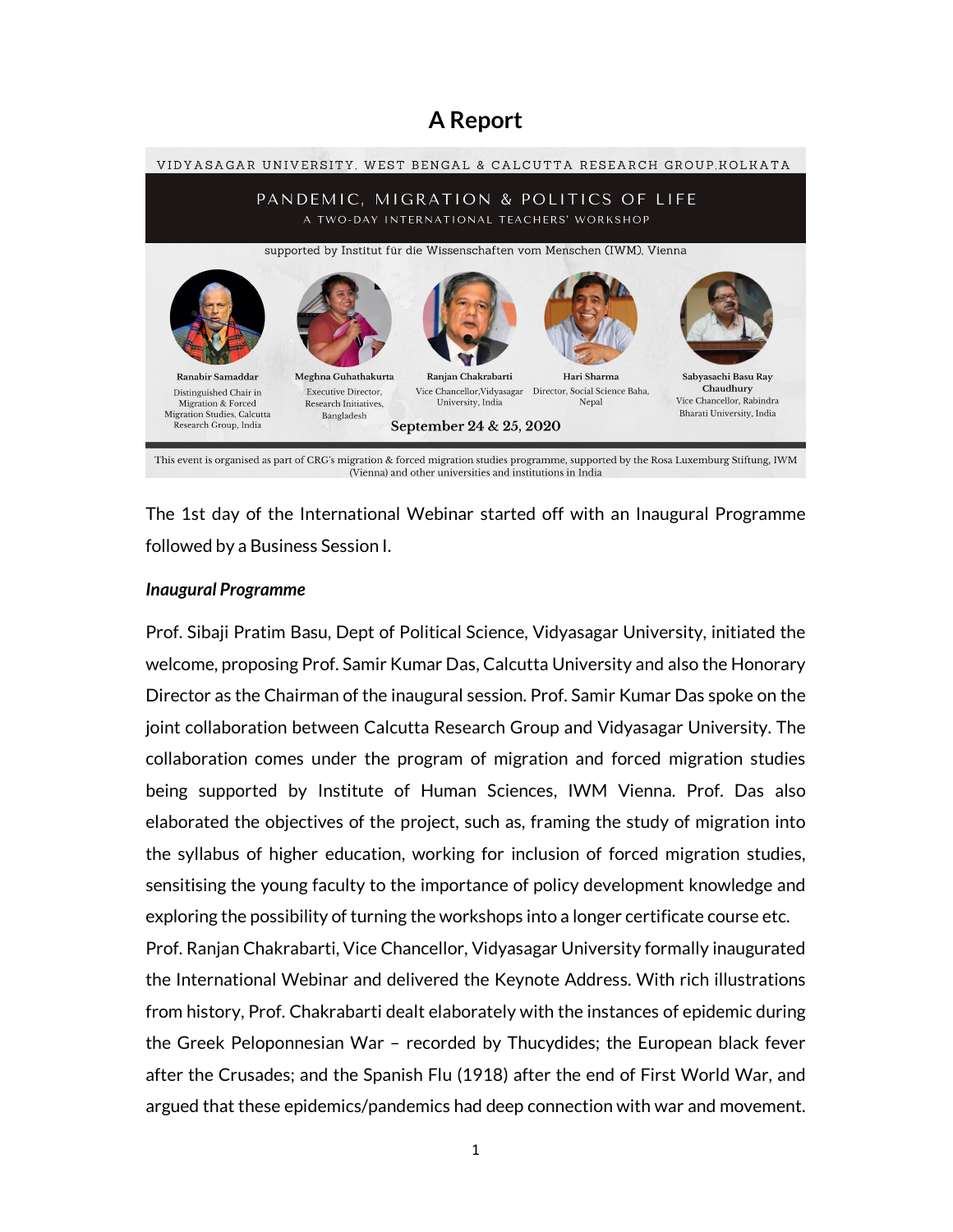Following these historical instances, he emphasised how the situation arising out of COVID-19 has worsened due to failure of international politics, capitalism and science and how we have failed to learn from the lessons of the past. In the name of development and progress, human beings have extracted heavily from nature and tried to eradicate all viruses from the earth. Nature is now hitting back. The keynote address was followed by a very engaging Q&A session.

Prof. Samir Kumar Das and Dr. Sujoy Ghosh, Dept of Political Science, Vidyasagar University presented their vote of thanks.

#### Business Session 1

The theme of the session was titled 'Pandemic, Migration & Governance', which was chaired by Prof. Debashis Bandyopadhyay, Dept of English, Vidyasagar University. The speakers were:

- 1- Prof. Manish Kumar Jha, School of Social Work, Tata Institute of Social Sciences, Mumbai (Topic- Migrants in the Pandemic, Politics of Precarity and Invisibility)
- 2- Prof. Samir Kumar Das, Dept of Political Science, Calcutta University (Topic-Governing the Pathological: Social Governance in Times of Pandemic)
- 3- Prof. Sibaji Pratim Basu, Dept of Political Science, Vidyasagar University (Topic-Pandemic, Community and Politics of Life: Reflections from Indian Thought)
- 4- Prof. Koushiki Dasgupta (Vidyasagar Chair Professor), Dept of History, Vidyasagar University (Topic- Troubled Lives: Women in the Shadow of Pandemic)

#### Key points from the presentations

Prof. Manish Kumar Jha, following the writings of Italian philosopher Giorgio Agamben, emphasised that the crisis brought about by the COVID-19 pandemic is being used as a justification to normalise exceptional power such as by the provisions of Disaster Management Act or law and order mechanism. The citizens, specifically the poor, are resigning themselves to compromise with their rights in the name of biological crisis. He concluded his speech by highlighting the nature and character of the state from migrant workers perspective.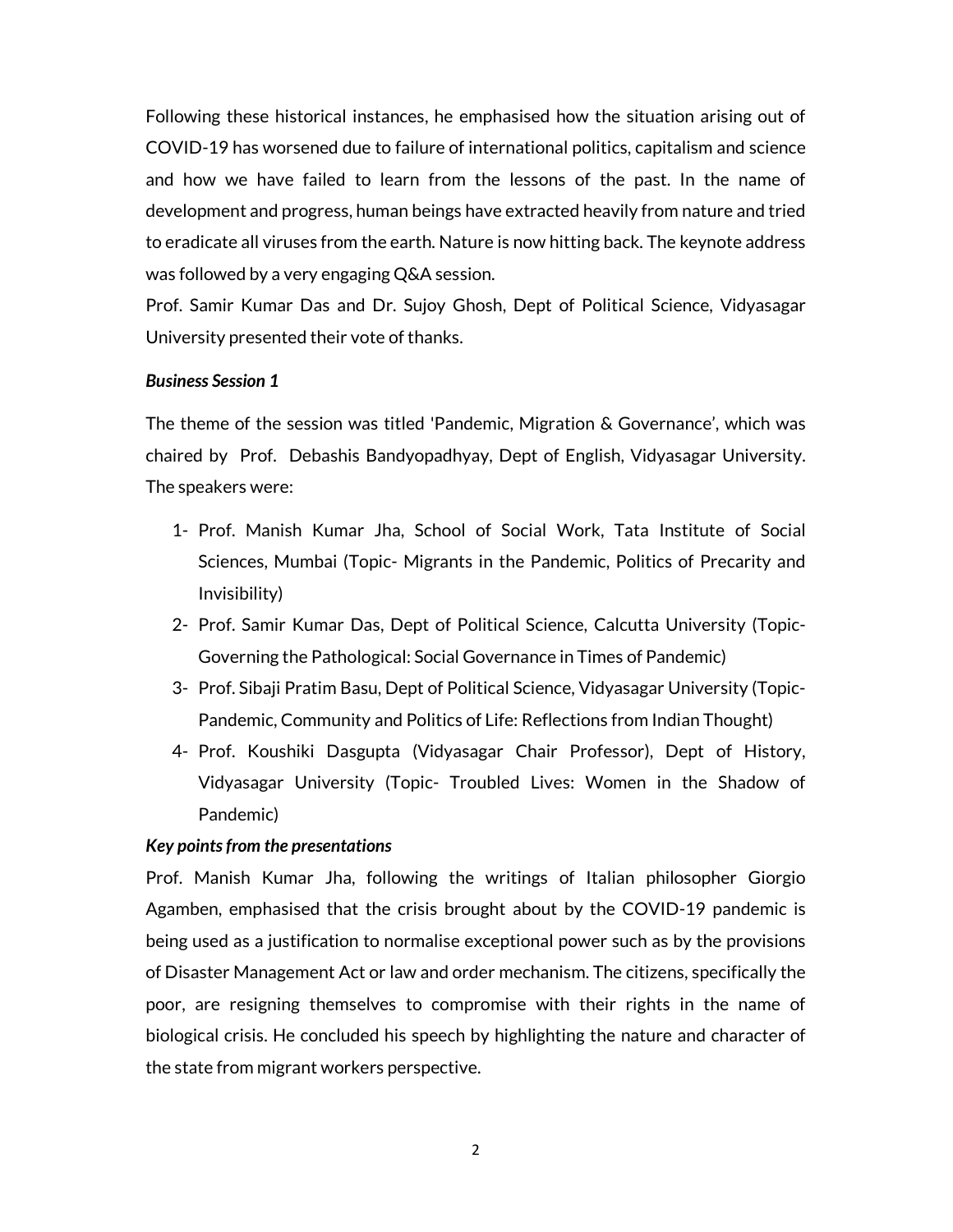Prof. Samir Kumar Das spoke based on his on-going study highlighting the illegally migrated Bangladeshi manual scavengers and the authority's measure in hiding this fact to maintain the "normal conditions of life", which is contrary to the accepted law. The precarious conditions of the workers due to demand for their labour is delivered. The talk raised questions on the social governance in the face of a pandemic today and sought to show how the erstwhile caste

Prof. Sibaji Pratim Basu began with the 'new' or 'renewed' terminologies like 'social distancing', 'home-isolation', 'quarantine', and so on, which have become the vocabulary of the 'new normal'. He valorised the importance of community in the present pandemic situation and established his arguments with the instances of the efforts of Ramakrishna Mission in the late 19<sup>th</sup> century; Rabindranath Tagore's concept of Atmashakti that problematizes the present political agenda of 'Atmanirbhar Bharat'; and Mahatma Gandhi's way of breaking out of the existing normal. He argued, following the instances recently given by Ranabir Samaddar, that to fight the spirit of community has to be evoked.

Prof. Koushiki Dasgupta, pointed pot, emphasising the unequal relations between man and woman, how there is a dearth of sufficient data and the memorabilia of women in history during plagues such as the Black Death; how women died, indicating lack of meta-narrative on the history of women struggle. She referred to Virginia Woolf and Katherine Anne Porter and their experiences in this context.

Thereafter, an engaging question and answer session followed.

Paper presentations by Teachers and Research Scholars ensued: Chaired by Dr Sujoy Ghosh and observed by Dr Suratha Kumar Malik, Dept. of Political Science, Vidyasagar University. The papers touched a wide range of topics around the theme of the webinar such as education in the times of pandemic, human development, problems of healthcare in the time of corona, change in our daily lives, migration issue in Europe, the Indo-Nepal border issues, the role of media played in the times of pandemic, and so on.

Dr. Rukmani Joshi presented on Unlocking the Locks during Lockdown: A Study of Reverse Migration in Uttarakhand, India during Pandemic.

3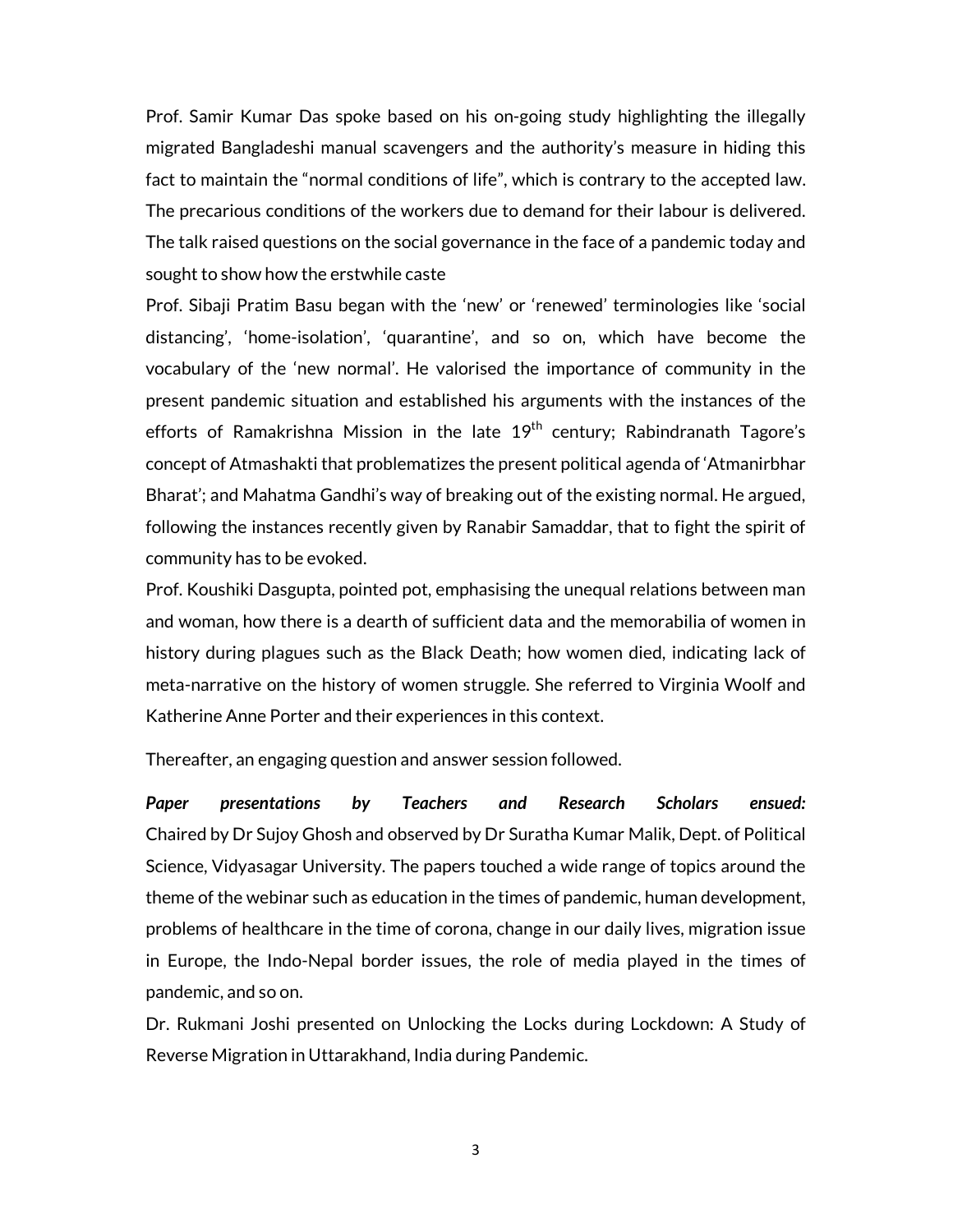Siddhartha Sankar Manna presented on Impact of COVID-19 on Migration and Overview.

Purnima Chatterjee presented on An Assessment of Education System in India during Pandemic.

Sukanya Mukherjee presented on Understanding Refugee Education in Pandemic Crisis: A Critical Assessment of Afghan Refugees in India and Pakistan through Policy Analysis.

Amit Lugun presented on COVID-19 Pandemic: A Jolt on the Human Development Process.

Priyanka Bhaduri presented on Emerging New Normal in our Daily Life.

Sanika Banerjee presented on Women Migrant Workers and COVID-19 in India: Impact and Implications.

Rahul Kabiraj presented on Impact of the Pandemic situation caused by COVID-19 over the Economic conditions of the Tribal: A Study of Rural Areas of West Bengal.

Debarati Biswas presented on Pandemic, Migration and Healthcare.

Navonil Dey presented on Pandemic, Politics and the Issue of Migration in Europe: Greece-Turkey border.

Arunava Das presented on Unplanned Lockdown and Migrant Workers during Pandemic time in India.

Basudeb Das presented on Plights of the Migrant Workers during Pandemic: A Narrative from Indo-Nepal Borderland.

Chiranjit Bar presented on Liberalism, Dark Politics and COVID-19.

Indrajit Samanta presented on the Agricultural Crisis in West Bengal: Notes from the field.

Oindrilla Bhattacharjee presented on Understanding Poverty in India at the juncture of COVID-19 Pandemic.

Madhubanti Ganguly presented on COVID-19 Pandemic: A Push factor for Migration and Inequality.

Manoj Bisai presented on Discourse of Media in the time of COVID-19.

Nibedita Samanta presented on Impact of COVID-19 on Tribal and Forest Dweller Communities of India.

4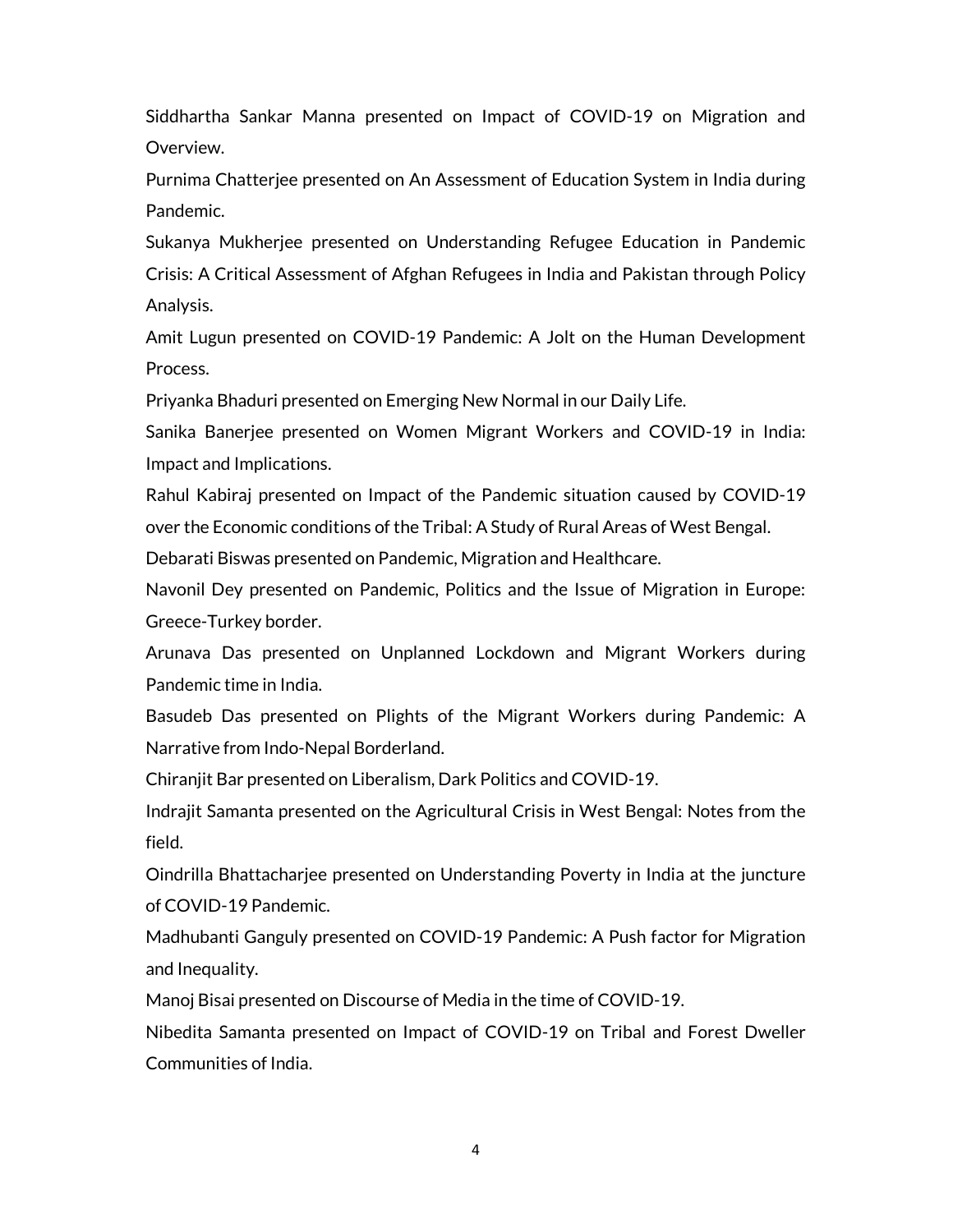Prasenjit Chuyan presented on Politics in Pandemic, Humanitarian Crisis and Migrant Workers.

The  $2<sup>nd</sup>$  day of this International webinar had two business Sessions followed by a special lecture and valedictory address.

## Business Session II

The second business session was chaired by Prof. Sibaji Pratim Basu and the speakers were:

Prof. Raj Kumar Kothari , Dept of Political Science , Vidyasagar University Topic: Pandemic & International Regimes : Emerging Challenges Dr. Shyamalendu Majumder , Dept of Political Science, Sivanathan Shastri College Topic: Forced Migration: The Vagrant & Society Dr. Eyasian Khan, Dept of Political Science, Vidyasagar University Topic: The New Normal: A study of Migrants in Southern West Bengal Dr. Suratha Kumar Malik, Dept. of Political Science, Vidyasagar University. Topic: Politics of Pandemic: The tribals in Orissa

# Key points from presentation:

Prof. Kothari in his deliverance, highlighting the current pandemic's impact on the global society, emphasized the role of International Health regimes, particularly WHO and other supporting health agencies. He first elaborated on the theoretical background of the concept of 'regime' and then pointed out the challenges that these health regimes are witnessing and strongly argued for some curative measures in the functioning of these bodies.

Dr. Majumdar spoke on the subjugation, humiliation and helplessness of vagrants in India from an historical and societal point of view. Taking a Foucauldian stance, he showed how, especially after the partition of India, which resulted in mass forced migration to West Bengal, the law to 'control' the vagrants was enacted and how this law was used to control any vagabond as 'other'. The paper was based on some firsthand experiences of the speaker.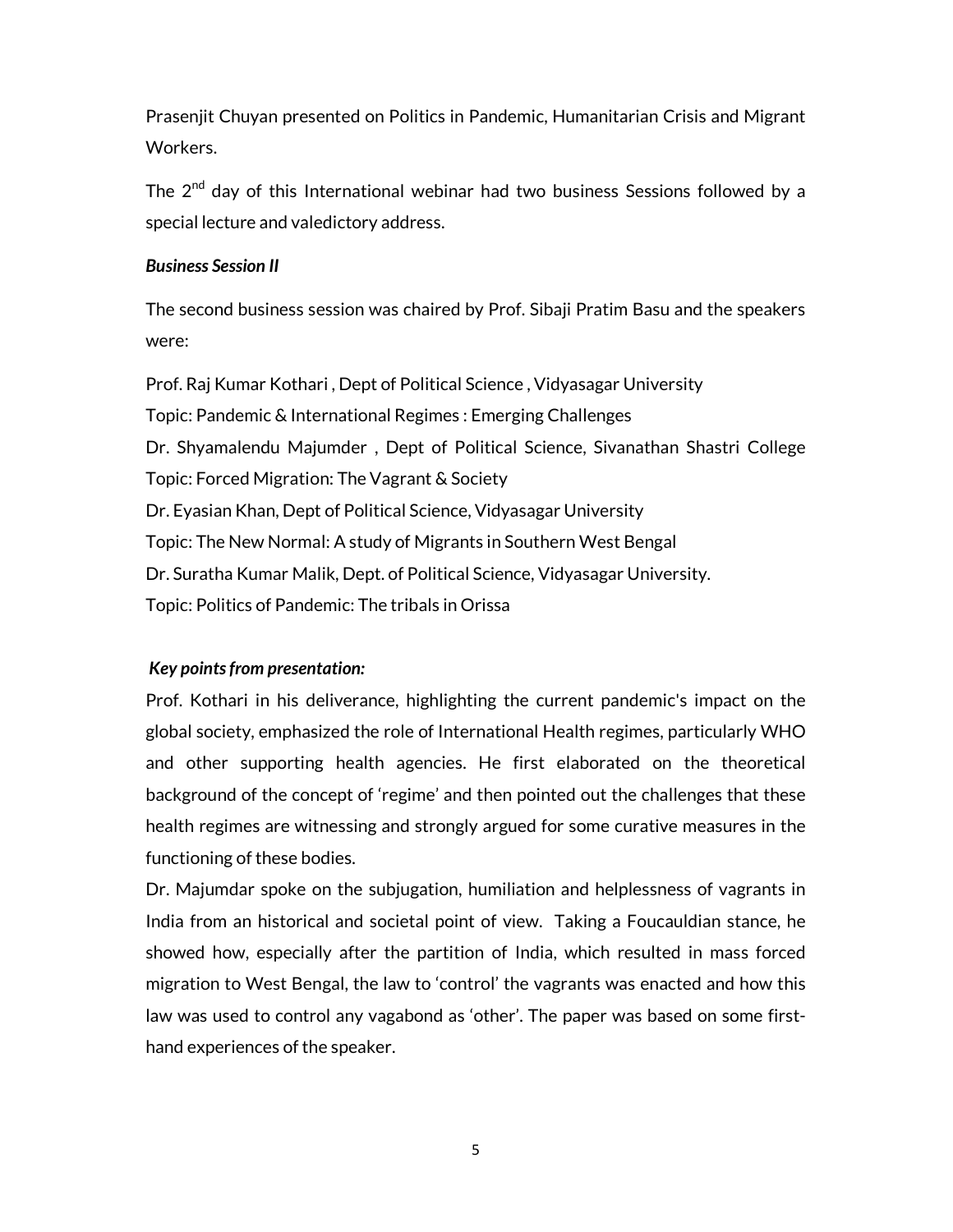Dr.Khan, presented his paper based on some actual plights (in Chabra and Khakuda of Paschim Medinipur) of the migrant workers from an empirical standpoint. He also elaborated on the so-called 'New Normal' on these migrants.

Dr.Malik reflected on the pathetic situation of some tribal people (known as 'primitive tribe group' or PTG) living in the forest and hill infested remotest parts of Odisha, without practically any health and medical facilities necessary to fight the disease. He also pointed out the fact that owing to uncultivable nature, most of them migrate to the 'developed' parts of the state and even outside.

After this, there was an engaging question-answer session – participated by the students, scholars and teachers.

#### BUSINESS SESSION III

#### Theme- Studying Migration in syllabus: Possibilities and Challenges

It was an interactive session in which teachers and students of Vidyasagar University shared their experiences of teaching and learning of some courses of the syllabus of Political Science, VU, which has components like Forced Migration, Refugee Regimes, UNHCR, IDPs etc. They also expressed their thoughts on expanding the migration studies syllabus at Post Graduate and Undergraduate levels. The suggestions and queries had received warm reception and were responded by Prof. Samir Kumar Das and Prof. Byasdeb Dasgupta from CRG.

#### Theme- Pandemic, Migration & Politics of Life: Experience from South Asia.

Notable Speakers were: Dr. Meghna Guha Thakurata, Executive Director, Research Initiatives, Bangladesh;

Dr. Hari Sharma, Director, Social Science Baha, Kathmandu, Nepal;

Dr. Rajarshi Dasgupta, Centre for Political Studies, JNU, India.

This session was moderated by Dr. Iman Mitra, Dept. of History, Shiv Nadar University, UP, India.

#### Key points from the presentations

In this round-table session, the eminent speakers shared the experiences of the pandemic in Bangladesh, Nepal and India and pointed out the problems of dealing with the unprecedented crisis by the governments. They raised some critical theoretical as